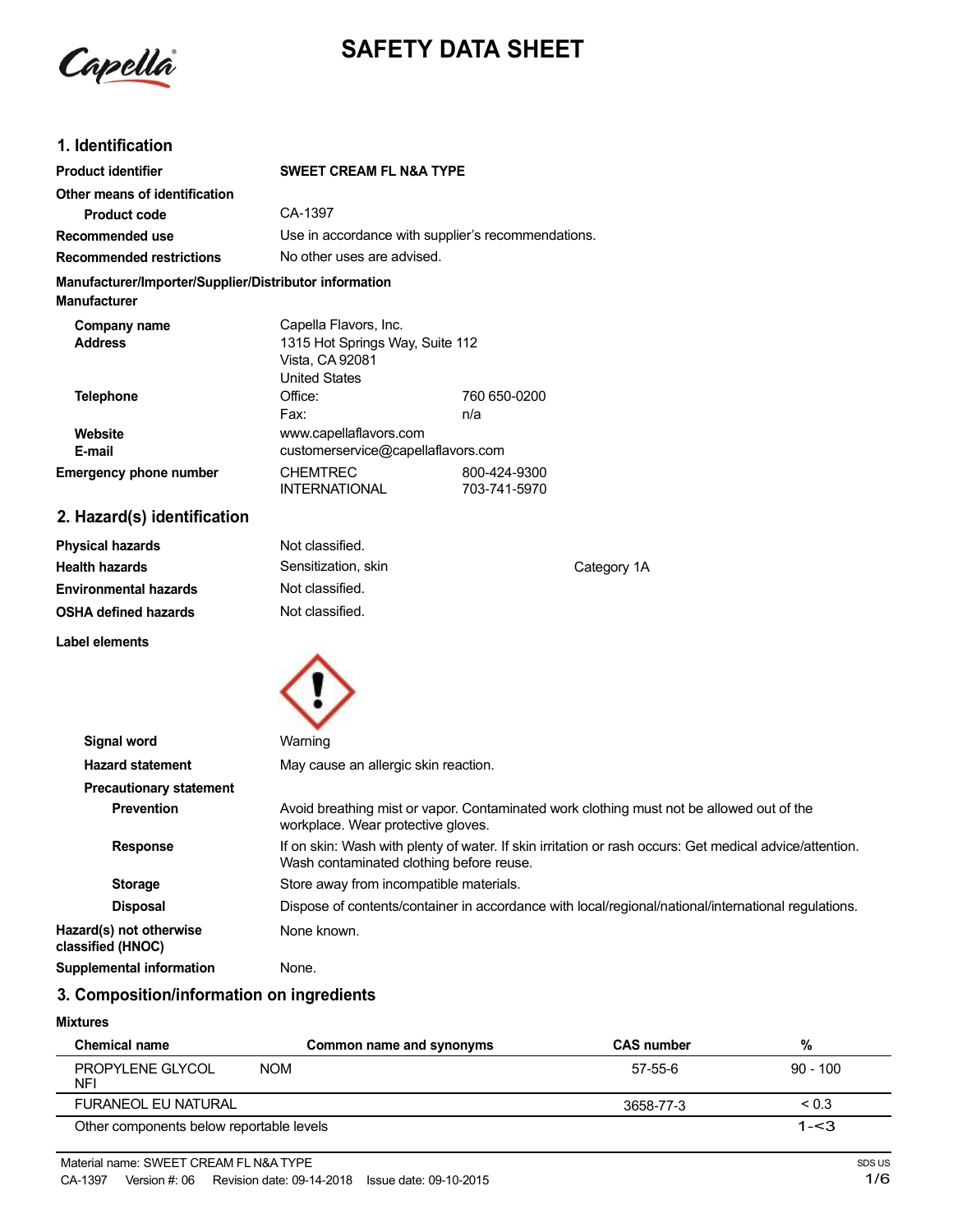\*Designates that a specific chemical identity and/or percentage of composition has been withheld as a trade secret.

## **4. First-aid measures**

| <b>Inhalation</b>                                                            | Move to fresh air. Call a physician if symptoms develop or persist.                                                                                                                 |  |
|------------------------------------------------------------------------------|-------------------------------------------------------------------------------------------------------------------------------------------------------------------------------------|--|
| <b>Skin contact</b>                                                          | Remove contaminated clothing immediately and wash skin with soap and water. In case of<br>eczema or other skin disorders: Seek medical attention and take along these instructions. |  |
| Eye contact                                                                  | Rinse with water. Get medical attention if irritation develops and persists.                                                                                                        |  |
| Ingestion                                                                    | Rinse mouth. Get medical attention if symptoms occur.                                                                                                                               |  |
| <b>Most important</b>                                                        | May cause an allergic skin reaction. Dermatitis. Rash.                                                                                                                              |  |
| symptoms/effects, acute and<br>delayed                                       |                                                                                                                                                                                     |  |
| Indication of immediate<br>medical attention and special<br>treatment needed | Provide general supportive measures and treat symptomatically. Keep victim under observation.<br>Symptoms may be delayed.                                                           |  |
| <b>General information</b>                                                   | Ensure that medical personnel are aware of the material(s) involved, and take precautions to<br>protect themselves. Wash contaminated clothing before reuse.                        |  |
| 5. Fire-fighting measures                                                    |                                                                                                                                                                                     |  |
| Suitable extinguishing media                                                 | Alcohol resistant foam. Powder. Carbon dioxide (CO2).                                                                                                                               |  |
| Unsuitable extinguishing<br>media                                            | Do not use water jet as an extinguisher, as this will spread the fire.                                                                                                              |  |
| Specific hazards arising from<br>the chemical                                | During fire, gases hazardous to health may be formed.                                                                                                                               |  |
| Special protective equipment<br>and precautions for firefighters             | Self-contained breathing apparatus and full protective clothing must be worn in case of fire.                                                                                       |  |

Move containers from fire area if you can do so without risk.

Use standard firefighting procedures and consider the hazards of other involved materials. No unusual fire or explosion hazards noted.

#### **6. Accidental release measures**

**Fire fighting**

**equipment/instructions Specific methods General fire hazards**

| Personal precautions,<br>protective equipment and<br>emergency procedures | Keep unnecessary personnel away. Keep people away from and upwind of spill/leak. Wear<br>appropriate protective equipment and clothing during clean-up. Avoid breathing mist or vapor. Do<br>not touch damaged containers or spilled material unless wearing appropriate protective clothing.<br>Ensure adequate ventilation. Local authorities should be advised if significant spillages cannot be<br>contained. For personal protection, see section 8 of the SDS. |
|---------------------------------------------------------------------------|-----------------------------------------------------------------------------------------------------------------------------------------------------------------------------------------------------------------------------------------------------------------------------------------------------------------------------------------------------------------------------------------------------------------------------------------------------------------------|
| Methods and materials for<br>containment and cleaning up                  | Use water spray to reduce vapors or divert vapor cloud drift.                                                                                                                                                                                                                                                                                                                                                                                                         |
|                                                                           | Large Spills: Stop the flow of material, if this is without risk. Dike the spilled material, where this is<br>possible. Absorb in vermiculite, dry sand or earth and place into containers. Following product<br>recovery, flush area with water.                                                                                                                                                                                                                     |
|                                                                           | Small Spills: Wipe up with absorbent material (e.g. cloth, fleece). Clean surface thoroughly to<br>remove residual contamination.                                                                                                                                                                                                                                                                                                                                     |
|                                                                           | Never return spills to original containers for re-use. For waste disposal, see section 13 of the SDS.                                                                                                                                                                                                                                                                                                                                                                 |
| <b>Environmental precautions</b>                                          | Avoid discharge into drains, water courses or onto the ground.                                                                                                                                                                                                                                                                                                                                                                                                        |
| 7. Handling and storage                                                   |                                                                                                                                                                                                                                                                                                                                                                                                                                                                       |
| Precautions for safe handling                                             | Avoid breathing mist or vapor. Avoid contact with eyes, skin, and clothing. Avoid prolonged<br>exposure. Provide adequate ventilation. Wear appropriate personal protective equipment. Observe<br>good industrial hygiene practices.                                                                                                                                                                                                                                  |
| Conditions for safe storage,<br>including any incompatibilities           | Store in original tightly closed container. Store away from incompatible materials (see Section 10<br>of the SDS).                                                                                                                                                                                                                                                                                                                                                    |

#### **8. Exposure controls/personal protection**

#### **Occupational exposure limits**

The following constituents are the only constituents of the product which have a PEL, TLV or other recommended exposure limit. At this time, the other constituents have no known exposure limits.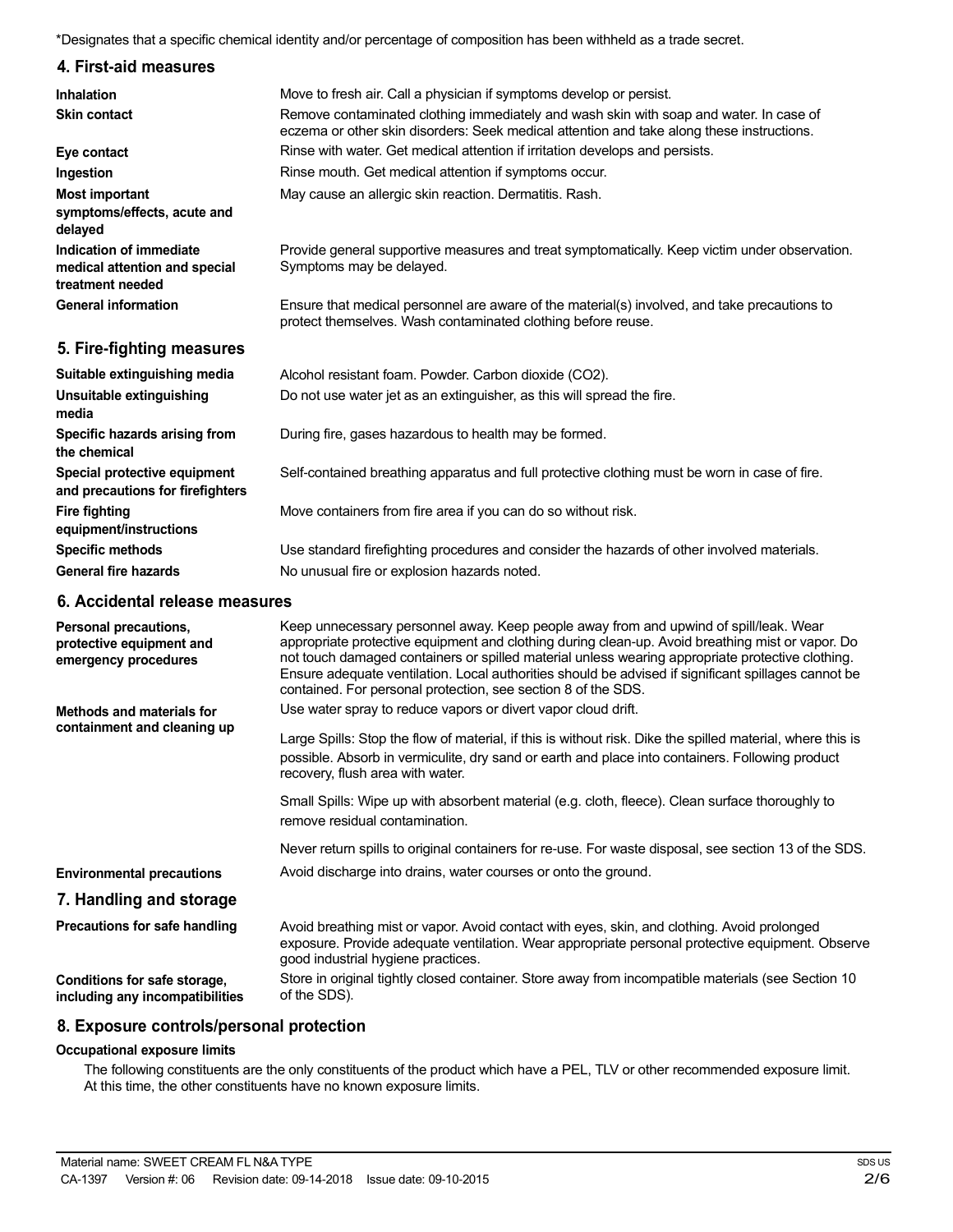|                                           | US. Workplace Environmental Exposure Level (WEEL) Guides                                                                                                                                                                                                                                                                                                                                               |              |             |
|-------------------------------------------|--------------------------------------------------------------------------------------------------------------------------------------------------------------------------------------------------------------------------------------------------------------------------------------------------------------------------------------------------------------------------------------------------------|--------------|-------------|
| <b>Components</b>                         | Type                                                                                                                                                                                                                                                                                                                                                                                                   | <b>Value</b> | <b>Form</b> |
| PROPYLENE GLYCOL<br>NOM NFI (CAS 57-55-6) | TWA                                                                                                                                                                                                                                                                                                                                                                                                    | 10 $mg/m3$   | Aerosol.    |
| <b>Biological limit values</b>            | No biological exposure limits noted for the ingredient(s).                                                                                                                                                                                                                                                                                                                                             |              |             |
| Appropriate engineering<br>controls       | Good general ventilation (typically 10 air changes per hour) should be used. Ventilation rates<br>should be matched to conditions. If applicable, use process enclosures, local exhaust ventilation,<br>or other engineering controls to maintain airborne levels below recommended exposure limits. If<br>exposure limits have not been established, maintain airborne levels to an acceptable level. |              |             |
|                                           | Individual protection measures, such as personal protective equipment                                                                                                                                                                                                                                                                                                                                  |              |             |
| Eye/face protection                       | Face shield is recommended. Wear safety glasses with side shields (or goggles).                                                                                                                                                                                                                                                                                                                        |              |             |
| <b>Skin protection</b>                    |                                                                                                                                                                                                                                                                                                                                                                                                        |              |             |
| Hand protection                           | Wear appropriate chemical resistant gloves.                                                                                                                                                                                                                                                                                                                                                            |              |             |
| <b>Other</b>                              | Wear appropriate chemical resistant clothing. Use of an impervious apron is recommended.                                                                                                                                                                                                                                                                                                               |              |             |
| <b>Respiratory protection</b>             | In case of insufficient ventilation, wear suitable respiratory equipment.                                                                                                                                                                                                                                                                                                                              |              |             |
| <b>Thermal hazards</b>                    | Wear appropriate thermal protective clothing, when necessary.                                                                                                                                                                                                                                                                                                                                          |              |             |
| General hygiene<br>considerations         | Always observe good personal hygiene measures, such as washing after handling the material<br>and before eating, drinking, and/or smoking. Routinely wash work clothing and protective<br>equipment to remove contaminants. Contaminated work clothing should not be allowed out of the<br>workplace.                                                                                                  |              |             |

# **9. Physical and chemical properties**

| Appearance                                        |                                   |
|---------------------------------------------------|-----------------------------------|
| <b>Physical state</b>                             | Liquid.                           |
| Form                                              | Liquid.                           |
| Color                                             | Not available.                    |
| Odor                                              | Not available.                    |
| <b>Odor threshold</b>                             | Not available.                    |
| рH                                                | Not available.                    |
| Melting point/freezing point                      | -74.2 °F (-59 °C) estimated       |
| Initial boiling point and boiling<br>range        | 370.76 °F (188.2 °C) estimated    |
| <b>Flash point</b>                                | > 200.0 °F (> 93.3 °C) Closed Cup |
| <b>Evaporation rate</b>                           | Not available.                    |
| Flammability (solid, gas)                         | Not applicable.                   |
| Upper/lower flammability or explosive limits      |                                   |
| <b>Flammability limit - lower</b><br>$(\%)$       | Not available.                    |
| <b>Flammability limit - upper</b><br>$(\%)$       | Not available.                    |
| Explosive limit - lower (%)                       | Not available.                    |
| Explosive limit - upper (%)                       | Not available.                    |
| Vapor pressure                                    | 0.17 hPa estimated                |
| Vapor density                                     | Not available.                    |
| <b>Relative density</b>                           | Not available.                    |
| Solubility(ies)                                   |                                   |
| Solubility (water)                                | Not available.                    |
| <b>Partition coefficient</b><br>(n-octanol/water) | Not available.                    |
| <b>Auto-ignition temperature</b>                  | 700 °F (371.11 °C) estimated      |
| <b>Decomposition temperature</b>                  | Not available.                    |
| <b>Viscosity</b>                                  | Not available.                    |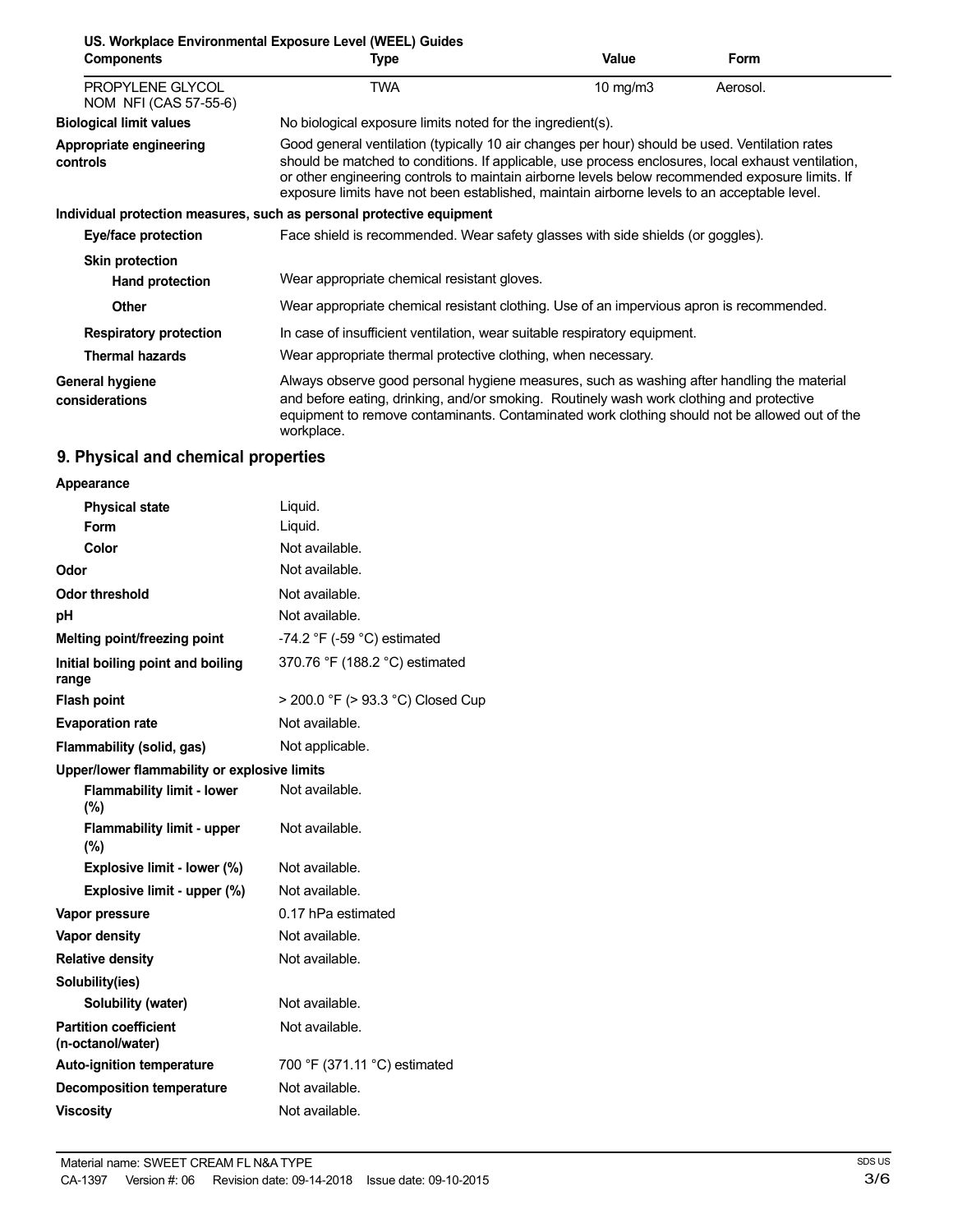| Other information           |                            |
|-----------------------------|----------------------------|
| <b>Density</b>              | 0.95 g/cm3 estimated       |
| <b>Explosive properties</b> | Not explosive.             |
| <b>Flammability class</b>   | Combustible IIIB estimated |
| <b>Oxidizing properties</b> | Not oxidizing.             |
| Refractive index            | 1.4192 - 1.4492            |
| <b>Specific gravity</b>     | $1.02 - 1.05$              |
|                             |                            |

# **10. Stability and reactivity**

| <b>Reactivity</b>                            | The product is stable and non-reactive under normal conditions of use, storage and transport. |
|----------------------------------------------|-----------------------------------------------------------------------------------------------|
| <b>Chemical stability</b>                    | Material is stable under normal conditions.                                                   |
| <b>Possibility of hazardous</b><br>reactions | No dangerous reaction known under conditions of normal use.                                   |
| <b>Conditions to avoid</b>                   | Avoid temperatures exceeding the flash point. Contact with incompatible materials.            |
| Incompatible materials                       | Strong oxidizing agents.                                                                      |
| <b>Hazardous decomposition</b><br>products   | No hazardous decomposition products are known.                                                |

# **11. Toxicological information**

## **Information on likely routes of exposure**

| <b>Inhalation</b>                                                                  | Prolonged inhalation may be harmful.                                                                                |  |  |
|------------------------------------------------------------------------------------|---------------------------------------------------------------------------------------------------------------------|--|--|
| <b>Skin contact</b>                                                                | May cause an allergic skin reaction.                                                                                |  |  |
| Eye contact                                                                        | Direct contact with eyes may cause temporary irritation.                                                            |  |  |
| Ingestion                                                                          | Expected to be a low ingestion hazard.                                                                              |  |  |
| Symptoms related to the<br>physical, chemical and<br>toxicological characteristics | May cause an allergic skin reaction. Dermatitis. Rash.                                                              |  |  |
| Information on toxicological effects                                               |                                                                                                                     |  |  |
| <b>Acute toxicity</b>                                                              | Not available.                                                                                                      |  |  |
| Skin corrosion/irritation                                                          | Prolonged skin contact may cause temporary irritation.                                                              |  |  |
| Serious eye damage/eye<br>irritation                                               | Direct contact with eyes may cause temporary irritation.                                                            |  |  |
| Respiratory or skin sensitization                                                  |                                                                                                                     |  |  |
| <b>Respiratory sensitization</b>                                                   | Not a respiratory sensitizer.                                                                                       |  |  |
| <b>Skin sensitization</b>                                                          | May cause an allergic skin reaction.                                                                                |  |  |
| Germ cell mutagenicity                                                             | No data available to indicate product or any components present at greater than 0.1% are<br>mutagenic or genotoxic. |  |  |
| Carcinogenicity                                                                    | Not classifiable as to carcinogenicity to humans.                                                                   |  |  |
| IARC Monographs. Overall Evaluation of Carcinogenicity                             |                                                                                                                     |  |  |
| Not listed.                                                                        |                                                                                                                     |  |  |
|                                                                                    | OSHA Specifically Regulated Substances (29 CFR 1910.1001-1050)                                                      |  |  |
| Not regulated.                                                                     | US. National Toxicology Program (NTP) Report on Carcinogens                                                         |  |  |
| Not listed.                                                                        |                                                                                                                     |  |  |
| <b>Reproductive toxicity</b>                                                       | This product is not expected to cause reproductive or developmental effects.                                        |  |  |
| Specific target organ toxicity -<br>single exposure                                | Not classified.                                                                                                     |  |  |
| Specific target organ toxicity -<br>repeated exposure                              | Not classified.                                                                                                     |  |  |
| <b>Aspiration hazard</b>                                                           | Not an aspiration hazard.                                                                                           |  |  |
| <b>Chronic effects</b>                                                             | Prolonged inhalation may be harmful.                                                                                |  |  |
|                                                                                    |                                                                                                                     |  |  |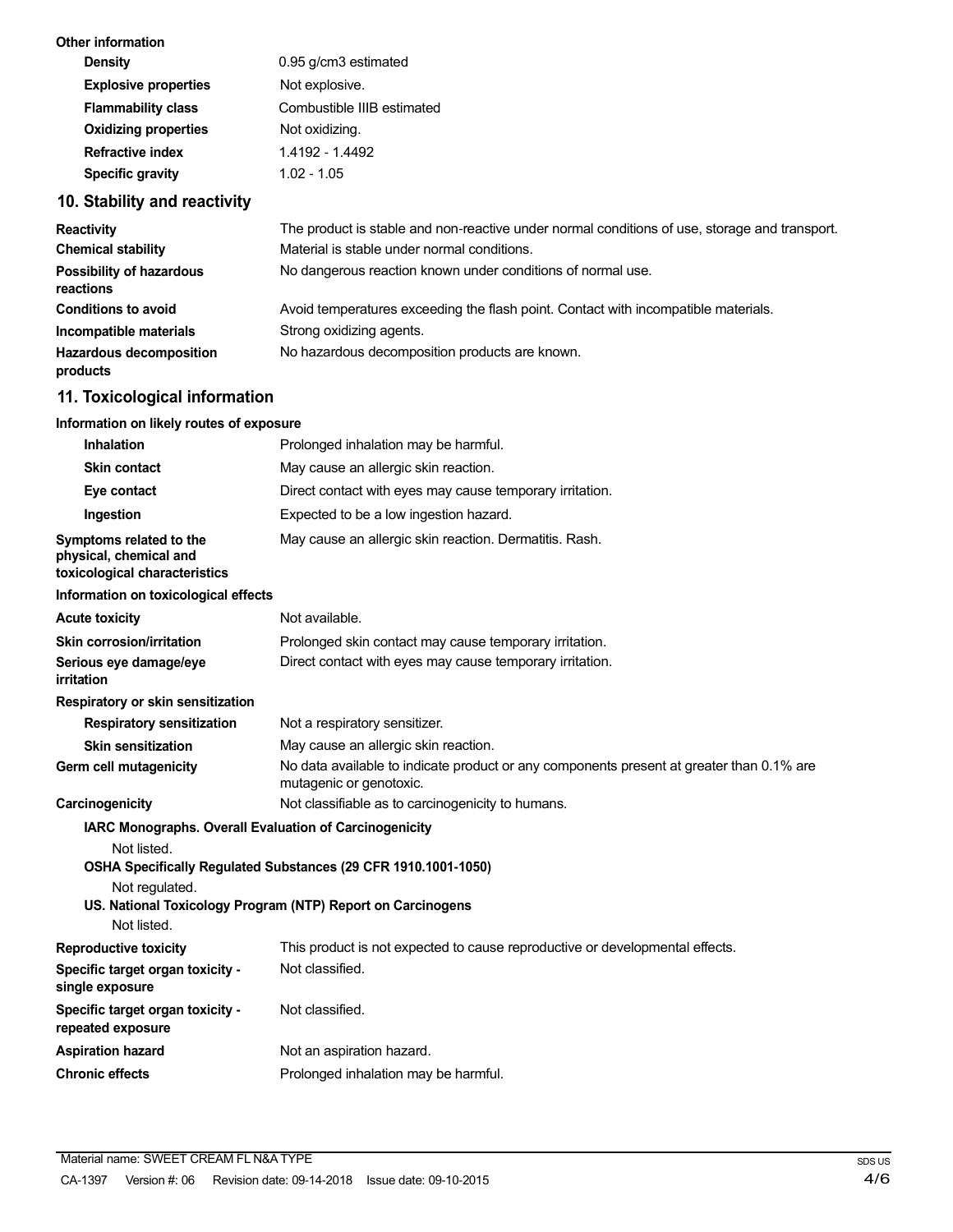## **12. Ecological information**

| $12.$ Leonogical information                                          |                                                                                                                                                                                                     |                                                                                                                                                                                                                        |  |
|-----------------------------------------------------------------------|-----------------------------------------------------------------------------------------------------------------------------------------------------------------------------------------------------|------------------------------------------------------------------------------------------------------------------------------------------------------------------------------------------------------------------------|--|
| <b>Ecotoxicity</b>                                                    |                                                                                                                                                                                                     | The product is not classified as environmentally hazardous. However, this does not exclude the<br>possibility that large or frequent spills can have a harmful or damaging effect on the environment.                  |  |
| Persistence and degradability<br><b>Bioaccumulative potential</b>     |                                                                                                                                                                                                     |                                                                                                                                                                                                                        |  |
| Partition coefficient n-octanol / water (log Kow)<br>PROPYLENE GLYCOL | NOM NFI                                                                                                                                                                                             | $-0.92$                                                                                                                                                                                                                |  |
| Mobility in soil                                                      | No data available.                                                                                                                                                                                  |                                                                                                                                                                                                                        |  |
| Other adverse effects                                                 |                                                                                                                                                                                                     | No other adverse environmental effects (e.g. ozone depletion, photochemical ozone creation<br>potential, endocrine disruption, global warming potential) are expected from this component.                             |  |
| 13. Disposal considerations                                           |                                                                                                                                                                                                     |                                                                                                                                                                                                                        |  |
| <b>Disposal instructions</b>                                          |                                                                                                                                                                                                     | Collect and reclaim or dispose in sealed containers at licensed waste disposal site. Dispose of<br>contents/container in accordance with local/regional/national/international regulations.                            |  |
| Local disposal regulations                                            |                                                                                                                                                                                                     | Dispose in accordance with all applicable regulations.                                                                                                                                                                 |  |
| Hazardous waste code                                                  | disposal company.                                                                                                                                                                                   | The waste code should be assigned in discussion between the user, the producer and the waste                                                                                                                           |  |
| Waste from residues / unused<br>products                              |                                                                                                                                                                                                     | Dispose of in accordance with local regulations. Empty containers or liners may retain some<br>product residues. This material and its container must be disposed of in a safe manner (see:<br>Disposal instructions). |  |
| <b>Contaminated packaging</b>                                         | Since emptied containers may retain product residue, follow label warnings even after container is<br>emptied. Empty containers should be taken to an approved waste handling site for recycling or |                                                                                                                                                                                                                        |  |

## **14. Transport information**

#### **DOT**

Not regulated as dangerous goods.

# **IATA**

Not regulated as dangerous goods.

## **IMDG**

Not regulated as dangerous goods.

**Transport in bulk according to Annex II of MARPOL 73/78 and the IBC Code** Not established.

#### **15. Regulatory information**

**US federal regulations**

This product is a "Hazardous Chemical" as defined by the OSHA Hazard Communication Standard, 29 CFR 1910.1200.

#### **TSCA Section 12(b) Export Notification (40 CFR 707, Subpt. D)**

disposal.

Not regulated.

**CERCLA Hazardous Substance List (40 CFR 302.4)**

Not listed.

**SARA 304 Emergency release notification**

Not regulated.

**OSHA Specifically Regulated Substances (29 CFR 1910.1001-1050)**

Not regulated.

## **Superfund Amendments and Reauthorization Act of 1986 (SARA)**

**Hazard categories** Immediate Hazard - Yes Delayed Hazard - No Fire Hazard - No Pressure Hazard - No Reactivity Hazard - No

## **SARA 302 Extremely hazardous substance**

Not listed.

**SARA 311/312 Hazardous chemical SARA 313 (TRI reporting)** No

Not regulated.